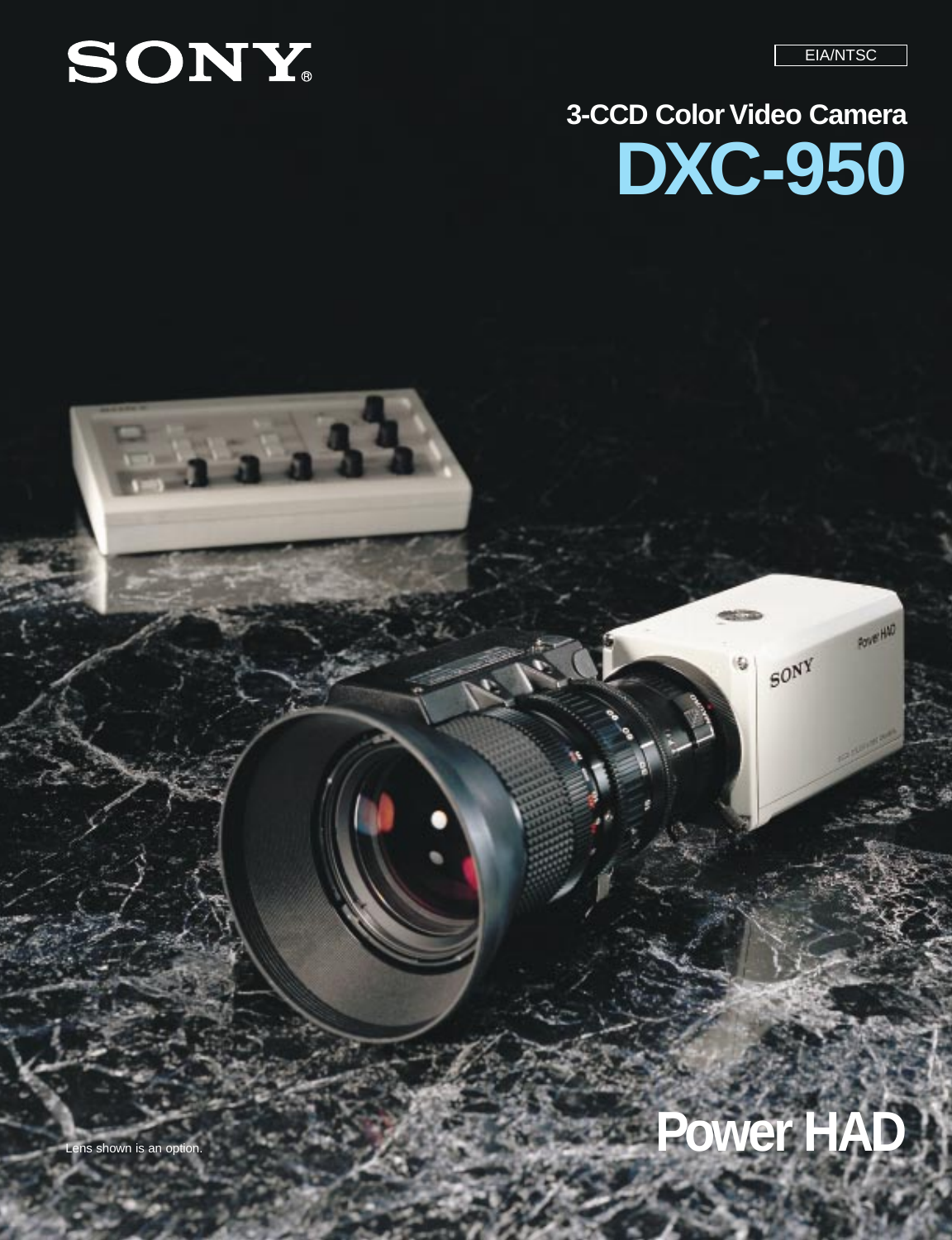

N ow Sony introduces the DXC-950, a 3-CCD<br>Color video camera which not only inherits all of the advanced functions of its predecessor the DXC-930, but also includes improved technology and innovative features for versatile operation in the same body size.

The DXC-950 adapts the newly developed<br>Power HAD™ (Hole Accumulated Diode) CCDs by Sony, following the well-proven Hyper HAD™ CCDs. It gives a significant improvement in sensitivity and a dramatic reduction in vertical smear. Combined with improved built-in electronic video circuitry, Sony Power HAD CCDs provide higher resolution and a higher signal-to-noise ratio.





**M** oreover, the DXC-950 incorporates<br> **M** convenient operational functions such as a Flash Synchronization specifically useful in photo-proof applications and a Threepattern Light Metering System especially effective in microscope applications.

Il functions can be easily controlled from the camera rear panel, the optional RM-C950 Remote Control Unit or an external computer via RS-232C. Multiple component, RGB, Y/C and composite video signal outputs allow the DXC-950 to be readily integrated into any industrial video system.

 $\blacksquare$  ith a host of advanced features and outstanding picture quality, the DXC-950 is sure to satisfy the critical demands of industrial video users and expand the camera system versatility in existing applications, including scientific research, computer imaging, video conferencing, photo-proof and industrial inspection systems.

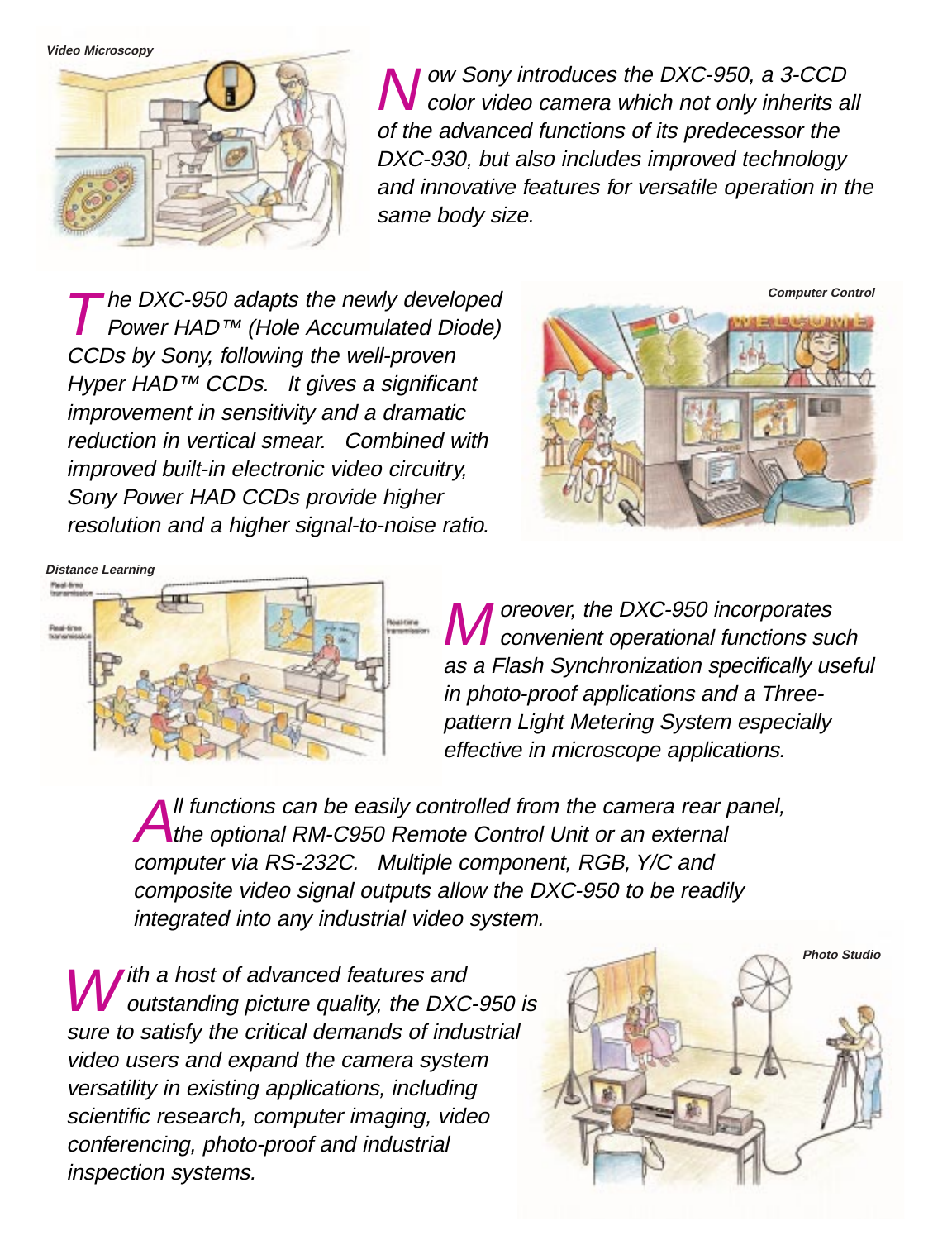# **Superior Picture Quality - New Power HAD CCDs**

The DXC-950 incorporates newly developed 1/2-inch IT (Interline Transfer) Power HAD CCDs with 380,000 effective picture elements. Inheriting the unique Hyper HAD sensing technology, the DXC-950 attains a high sensitivity of F9.5 at 2000 lx while the improved HAD sensor™ structure drastically reduces smear level by 20 dB. This permits pictures of the highest quality to be captured in difficult lighting conditions. With the high packing density of these CCD image sensors and their accurate Spacial Offsetting, a remarkably high horizontal resolution of 750TV lines is achieved. The combination of Power HAD technology, improved electronic circuitry and advanced video processing results in an excellent signal-tonoise ratio of 60 dB.

# **Compact and Lightweight**

Newly developed ICs and the extensive use of high packing density technology makes the DXC-950 remarkably compact and lightweight. It can be easily installed even where space is at a premium like ceiling installations or high end surveillance applications.

# **On-screen Menu**

Various camera control functions can be easily and quickly set by the MENU/FUNCTION/DATA buttons on the camera rear panel, the optional RM-C950 Remote Control Unit or an external computer. The function menu can be displayed on a monitor using the camera component, Y/C, RGB or composite video signal outputs. The menu screens are divided into four groups for easy setup; Exposure setup, Color setup, General setup and System setup. Users can preset two patterns menus (A or B) respectively and choose with the Memory Bank function.



# **Precise Picture Controls**

The DXC-950 provides more precise camera control with new advanced functions such as linear matrix, shading compensation, master pedestal, gamma selection and detail level which enable optimal image color and contrast to be reproduced whatever the situation is. Master pedestal, detail and gain can be easily adjusted by just turning the knobs on the optional RM-C950 without having to display the menu-screen to make the change.

#### **•Linear Matrix**

The linear matrix function provides sophisticated electronic adjustments for accurate color reproduction.

#### **•Shading Compensation**

The shading compensation feature provides a uniformed brightness for images displayed on the screen, by electically compensating color shading.

#### **•Detail Level Adjustments**

Detail adjusts the sharpness of outlines of objects in the reproduced picture.

#### **•Selectable Knee Position**

In addition to the normal position, a lower knee point and gentle knee slope are available so that an area of highlight in the picture can be reproduced more clearly.

# **CCD Integration Mode Selection**

The DXC-950 has the ability to switch between Field or Frame CCD integration modes with the function menu buttons on the camera rear panel or by using the optional RM-C950. Field integration is effective for capturing moving objects, since the charges combined from adjacent lines are integrated over one field (1/60s) and the picture lag is reduced when compared to Frame integrates. On the other hand, the Frame integration mode integrates the charge of each horizontal pixel line for 1/30s so that vertical resolution is higher than with Field intergration and this offers better results in still image capture.

# **Variable Speed Electronic Shutter**

The DXC-950 features a variable speed electronic shutter built into the CCD imagers, making it possible to capture blur-free, clear pictures of high speed moving objects. In addition to the conventional eight-step shutter speed selection, Long Term Exposure and Clear Scan™ is available by manually selecting shutter speeds by 1 frame or 1 H steps respectively.

**•8-step Speed Function**

1/100 (flickerless mode), 1/125, 1/250, 1/500, 1/1000, 1/2000, 1/4000, 1/10000 (seconds)

**•Long Term Exposure Function (1 frame step selection)**

The shutter speed (charge accumulation time) can be selected from 1 to 255 frames (Field mode) or 2 to 256 frames (Frame mode) in 1 frame steps. This function provides a remarkable enhancement in sensitivity by accumulating the charge on the CCDs over a longer time than the normal accumulation period. Therefore dark objects can be clearly captured in this mode. By synchronizing the timing of the camera signal output with an external memory such as Sony DKR-700, this function is very effective in image processing or image analysis applications.

#### **•Clear Scan Function (1 H step selection)**

Shutter speeds can be finely changed from 260/525 to 1/525 H in 1 H (63.5 µs) steps or by an eight-step speed selection. It is ideal for shooting computer displays without horizontal bands appearing across the display screen. This function enables the DXC-950 to eliminate the horizontal streak, which occurs when shooting with a conventional camera by matching the DXC-950 shutter speed with the computer display scanning frequency.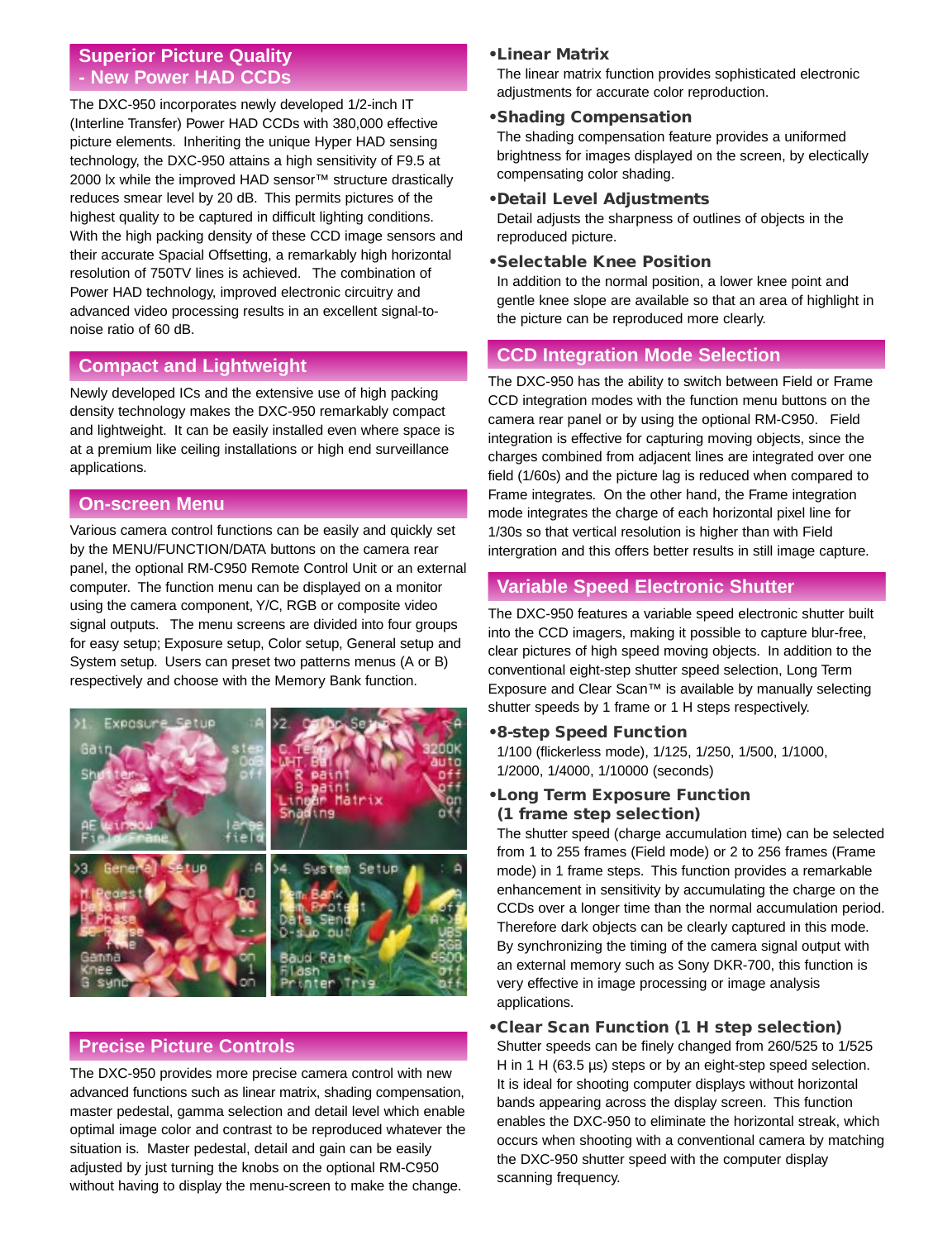#### **CCD IRIS™ Function**

The CCD IRIS function, a development originated by Sony, automatically controls exposure by electronically adjusting for incoming light levels. This function is equivalent to six F steps in lens iris and is effective in microscope applications. It enables the DXC-950 to adjust the incoming light level automatically even when using a less costly microscope adaptor without auto iris level control. Also, when the CCD IRIS function is used with an auto iris lens and AGC (Automatic Gain Control) function, an even wider range of incoming light levels can be accommodated.

### **Various White Balance Control**

The DXC-950 has three white balance control modes such as AWB, ATW and Manual (R/B Gain) to meet a wide range of operational conditions. Moreover, the white adjusted by AWB and ATW mode can be readjusted more precisely with R/B Paint function.

- **•AWB (Auto White Balance):** Memorizes the adjusted white balance value.
- **•ATW (Auto Tracing White Balance):** Adjusts the white balance automatically in response to the varying light conditions.
- **•Manual (R/B Gain):** White balance can be adjusted using the red and blue gain level controls in accordance with user requirements.
- **•R/B Paint:** When users are not content with the automatic white balance adjustments from the AWB or ATW mode, the white balance can be readjusted more precisely using the red and blue level controls.

#### **Three-pattern Light Metering System**

When desired to observe a spot in a given picture intensively, it is possible to concentrate light to that area so that the object becomes easy to detect under appropriate light condition. Three-pattern light metering areas, Large (75%), Medium (50%) and Spot (25%), can be chosen according to the light condition of the object. This method enables the DXC-950 to capture more suitable images in a necessary area and is especially ideal for microscope applications.

#### **Flash Synchronization Function**

This function enables the DXC-950 to be used in a photo proof or portrait application by synchronizing the DXC-950 with a flash so that any shot can be identified at once using a connected monitor or printer. Flash synchronization is available when an external flash unit or photo flash slave unit is connected to the DXC-950. In the case of an external flash unit, it is connected to the camera directly and the camera is the master unit. By pushing the trigger button on the rear panel or on the RM-C950, the connected external flash unit detects the synchronization from the camera or the RM-C950 and fires a flash simultaneously. (Master Mode) On the other hand, by connecting a photo flash slave unit to the camera, the DXC-950 itself perceives an external flash and optically synchronizes with the timing of the external flash. (Slave Mode)

## **Multiple Signal Outputs**

In addition to a BNC connector providing a composite signal output, the DXC-950 has a 9-pin D-sub output connector for component and RGB signals. A Y/C or VBS signal is also available from the 9-pin D-sub connector simultaneously, and is selected by the function menu control buttons on the camera rear panel or with the optional RM-C950 Remote Control Unit. A sync signal can also be added onto the G output signal so that an image processing or analysis system without a separate sync signal input can be used with the camera. The flexibility provided by these multiple outputs makes the DXC-950 easy to install into a wide range of system configurations and facilities image capture by a computer or video recorder.

### **RS-232C Interface**

The DXC-950 is newly equipped with an RS-232C interface, allowing the camera to be remotely controlled from an external computer by using an 8-pin connector.



# **Genlock Capability**

The DXC-950 can be synchronized with a VBS or a BS signal from other equipment and includes an SC/H phase adjustment control.

#### **Color Bar Generator**

Full color bars (SMPTE) can be generated as a test signal source for system and monitor adjustment.

# **System Flexibility**

The DXC-950 can be remotely controlled from the optional RM-C950 and CCU-M5. The new RM-C950 Remote Control Unit operates all functions on the camera rear panel, along with zoom, focus and iris functions. The supplied cable is 3 m. On the other hand, the CCU-M5 Camera Control Unit is suitable for users would like to control the camera from a distance. The maximum cable length is 300 m with CCTZ-3RGB/3YC and CCZ-A cable. Of course, the existing RM-930 Remote Control Unit can also be used with the DXC-950.

# **Bayonet Mount Lens Adoption**



The DXC-950 is designed to accept 1/2-inch bayonet mount lenses. A dual hot-shoe connection is also provided to eliminate the need for a lens to camera interconnecting cable. This improves the reliability of the connection and simplifies lens interchange. 2/3-inch mount lenses can also be used by connecting the optional LO-32BMT Lens Mount Adaptor.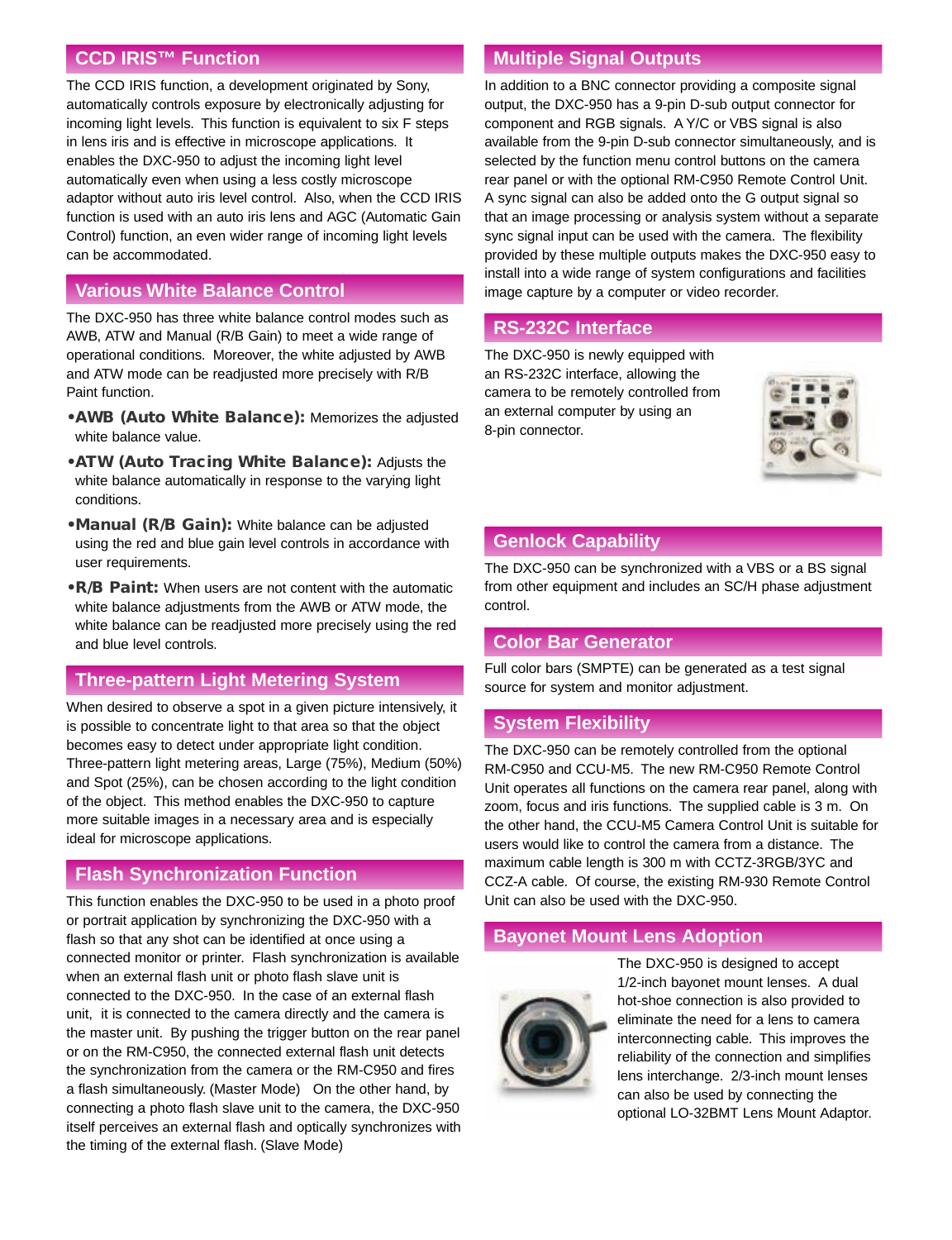

 $\overline{\phantom{a}}$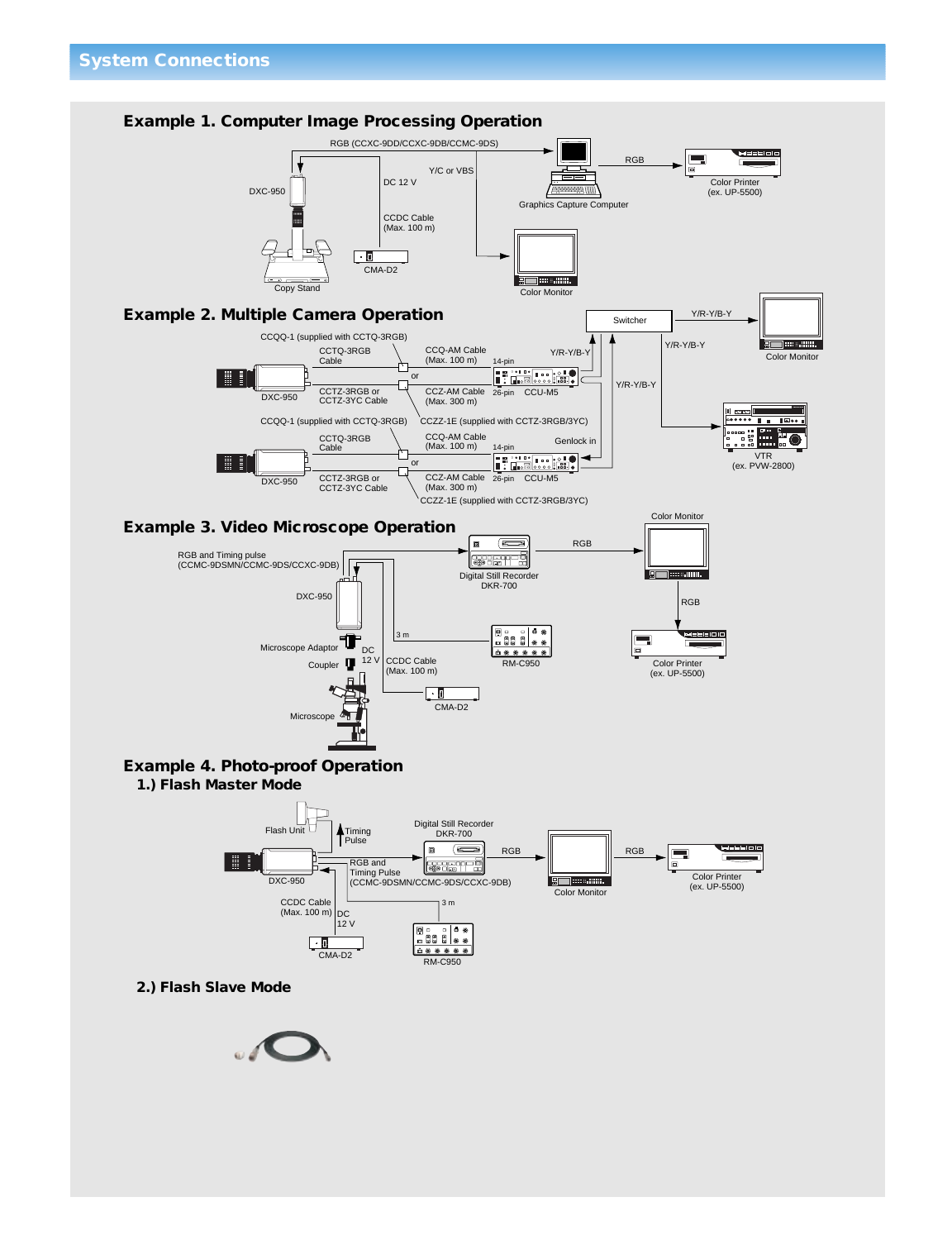#### **Function Menu**

| <b>Control items</b> | <b>Selection</b>                                                           |  |
|----------------------|----------------------------------------------------------------------------|--|
| 1. Exposure Setup    |                                                                            |  |
| Gain                 | AGC/step/ISO                                                               |  |
| step                 | $0$ dB to $+18$ dB (1 dB step)                                             |  |
| <b>ISO</b>           | 400, 800, 1600                                                             |  |
| Shutter              | off/Long Exp./step/C. scan/CCD IRIS                                        |  |
| Long Exp.            | OFF, 1 to 256FRM, Sync/W. en                                               |  |
| step                 | FL (1/100), 1/125, 1/250, 1/500, 1/1000, 1/2000, 1/4000, 1/10000 (seconds) |  |
| C. Scan              | 260/525 to 1/525H                                                          |  |
| <b>CCD IRIS</b>      | on/off                                                                     |  |
| <b>AE Window</b>     | Large/Medium/Spot                                                          |  |
| Field/Frame          | Field/Frame                                                                |  |
| 2. Color Setup       |                                                                            |  |
| C. Temp              | 3200 K/5600 K                                                              |  |
| WHT. Bal             | auto/manu/ATW                                                              |  |
| auto R paint         | $-7$ to 0 to $+7$                                                          |  |
| <b>B</b> paint       | $-7$ to 0 to $+7$                                                          |  |
| manu R gain          | $-99$ to 0 to $+99$                                                        |  |
| B gain               | $-99$ to 0 to $+99$                                                        |  |
| <b>Linear Matrix</b> | on/off                                                                     |  |
| Shading              | off, 1 to 99                                                               |  |
| 3. General Setup     |                                                                            |  |
| M. Pedestal          | $-99$ to 0 to $+99$                                                        |  |
| Detail               | $-99$ to 0 to $+99$                                                        |  |
| H. Phase             | $-99$ to 0 to $+99$                                                        |  |
| SC phase             | 0/180                                                                      |  |
| fine                 | $-99$ to 0 to $+99$                                                        |  |
| Gamma                | on/off                                                                     |  |
| Knee                 | 1/2                                                                        |  |
| G sync               | on/off                                                                     |  |
| 4. System Setup      |                                                                            |  |
| Mem. Bank            | A/B                                                                        |  |
| Mem. Protect         | on/off                                                                     |  |
| Data Send            | A > B/B > A                                                                |  |
| D-sub out            | VBS/YC, RGB/Component                                                      |  |
| <b>Baud Rate</b>     | 9600, 4800, 2400, 1200                                                     |  |
| Flash                | off/master/slave                                                           |  |
| Printer Tria.        | on/off                                                                     |  |

#### **Optional Accessories**

#### Remote Control Unit **RM-C950**



The RM-C950 can remotely control all functions of the DXC-950, along with zoom, focus and iris functions by using an 8-pin connector thorough the RS-232C interface on the camera rear panel. Frequently used camera functions such as gain, detail, master pedestal and red and blue gain, are easily controlled by just turning a knob without displaying a menu-screen on a monitor. The RM-C950 is very convenient for especially microscope applications because users can adjust the image while concentrating on pictures. A printer button is also provided. By pushing this button, the RM-C950 triggers the connected printer so that a picture is printed out. The supplied cable length is 3m.

#### Specifications<br>Connectors: Connectors: CAMERA (8-pin)<br>Operating temperature: -5°C to 45°C (23° -5°C to 45°C (23°F to 113°F) Power requirements: DC 12 V<br>Mass: Approx 4 Mass: Approx. 400 g (14 oz)<br>Dimensions: 212 (W) x 41 (H) x 13 212 (W) x 41 (H) x 132 (D) mm (8 3⁄8 x 1 5⁄8 x 5 1⁄4 inches) (excluding projecting parts and controls) Supplied accessories: Connection cable (3 m) Operation manual

#### Remote Control Unit **RM-930**

The DXC-950 can be also controlled by the existing RM-930 Remote Control Unit by using a 12-pin connector through the DC IN/REMOTE interface on the camera rear panel.

Usable cables are as follows:

| $DXC-950 \leftrightarrow RM-930$ | $RM-930 \leftrightarrow CMA-D2$ |
|----------------------------------|---------------------------------|
| CCMC-12P Cable                   | CCMC-12P or CCDC Cable          |
| CCMC-12P02/05/10/25              | CCDC-5/10/25/50A                |
| CCMC-12P02/05/10                 | CCMC-12P02/05/10/25             |
| CCMC-12P25                       | CCMC-12P02/05/10                |
|                                  |                                 |

#### **DXC-950 Rear Panel & RM-C950 Front Panel**

Menu display ON/OFF switch Menu cursor control **DXC-950 Rear Panel** • • • **ED** FLASHS w. PATA Auto White Balance **LENG** Activation or • Selection for each Camera or control de la control de la control Color bars • • •Flash trigger/Print trigger or Selection **BOR/RYNE** for each control as vote of **DC IN** REMOVED

#### **RM-C950 Front Panel**



#### Camera Adaptor **CMA-D2**



The CMA-D2 supplies DC 12 V to the DXC-950. When the CMA-D2 is directly connected to the DXC-950, a cable extension of up to 100 m is possible.

| Specifications         |                               |
|------------------------|-------------------------------|
| Connectors:            | CAMERA (12-pin MULTI)*        |
|                        | CAMERA (4-pin DIN)            |
|                        | VIDEO OUT (BNC)               |
|                        | S VIDEO OUT (Mini DIN 4-pin)  |
|                        | <b>GENLOCK IN (BNC)</b>       |
| DC out:                | 13 V, 1.3 A                   |
| Operating temperature: | -5°C to 45°C (23°F to 113°F)  |
| Power requirements:    | AC 120 V. 50/60 Hz            |
| Power consumption:     | 23 W                          |
| Dimensions:            | 210 (W) x 50 (H) x 200 (D) mm |
|                        | (8 3/8 x 2 x 7 7/8 inches)    |
| Mass:                  | 1.1 kg (2 lb 7 oz)            |
| Supplied accessories   | AC power cord                 |
|                        | Operation manual              |

\* Note: When connecting with the DXC-950 over a 12-pin multi-core cable, it is unnecessary to set the MODE switch from 1 to 2 although the predecessor DXC-930 is required to be set to 2.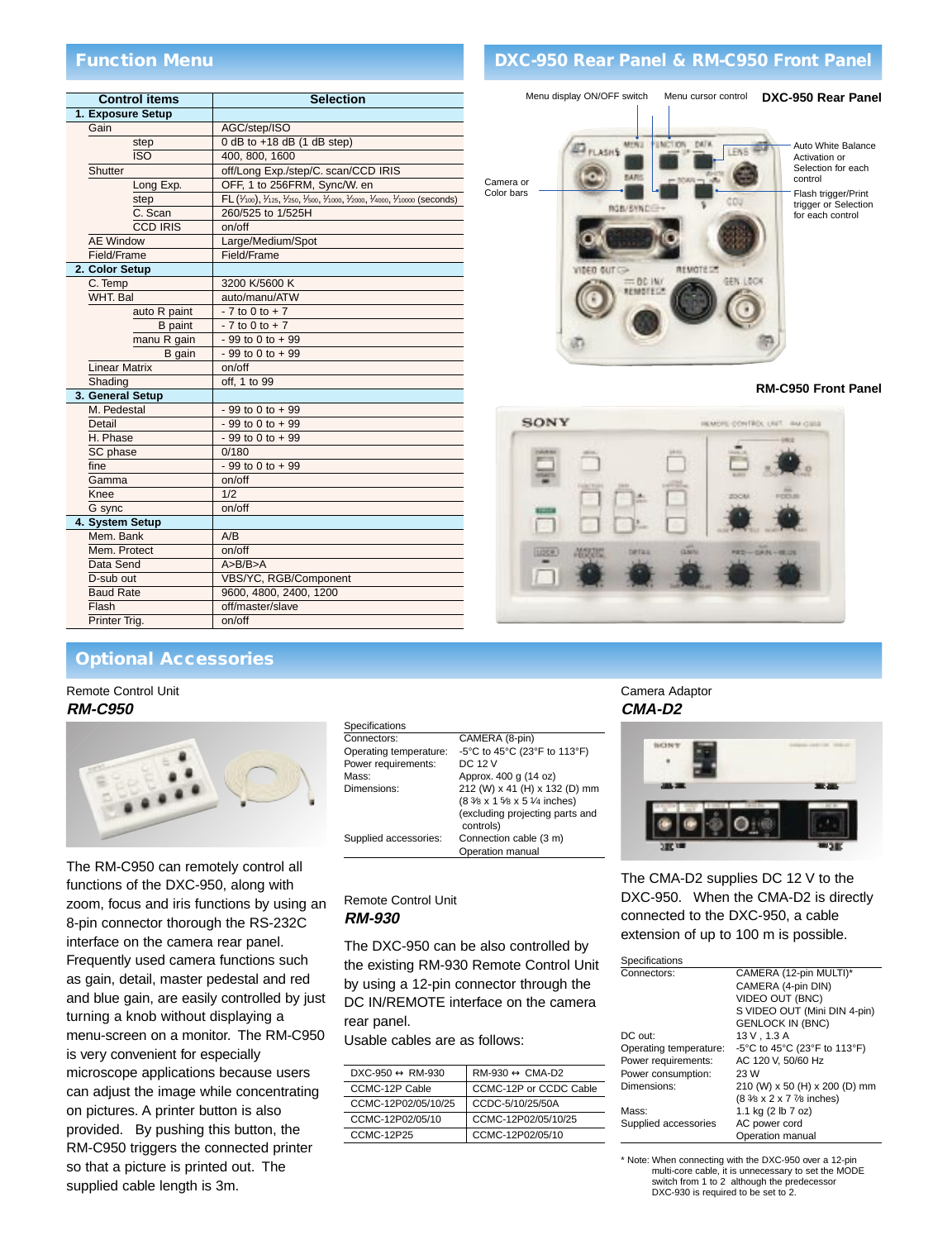**Lenses**



| <b>Focal length</b>     | $7.5 - 52.5$ mm                                            | 7.5~90 mm                                                                        | $/2$ –112 mm                                                                                     | 7~119 mm                                                                                                     |
|-------------------------|------------------------------------------------------------|----------------------------------------------------------------------------------|--------------------------------------------------------------------------------------------------|--------------------------------------------------------------------------------------------------------------|
| Zoom ratio              | 7x                                                         | 12x                                                                              | 16x                                                                                              | 17x                                                                                                          |
| Zoom control            | Manual                                                     | Remote                                                                           | Remote                                                                                           | Remote                                                                                                       |
| Focus control           | Manual                                                     | Remote                                                                           | Remote                                                                                           | Remote                                                                                                       |
| Iris control            | Manual                                                     | Remote                                                                           | Remote                                                                                           | Remote                                                                                                       |
| Maximum aperture ratio  | 1:1.6                                                      | 1:1.4                                                                            | 1:1.4                                                                                            | 1:1.4                                                                                                        |
| Minimum object distance | 0.3 <sub>m</sub>                                           | 1.1 <sub>m</sub>                                                                 | 1.0 <sub>m</sub>                                                                                 | $0.95$ mm                                                                                                    |
| Macro                   | Not applicable                                             | Applicable                                                                       | Applicable                                                                                       | Applicable                                                                                                   |
| Filter size             | M58 x 0.75 mm                                              | M72 x 0.75 mm                                                                    | M86 x 1.0 mm                                                                                     | M82 x 0.75 mm                                                                                                |
| <b>Mass</b>             | 560 g (1 lb 4 oz)                                          | 1.25 kg (2 lb 12 oz)                                                             | 1.8 kg (3 lb 15 oz)                                                                              | 1.7 kg (3 lb 12 oz)                                                                                          |
| <b>Dimensions</b>       | 60 (dia.) x 125 (L) mm<br>$(2\frac{3}{8} \times 5$ inches) | 110 (dia.) x 184.2 (L) mm<br>$(4\frac{3}{8} \times 7\frac{3}{8} \text{ inches})$ | 120.5 (W) x 100 (H) x 178 (D) mm<br>$(4\frac{3}{4} \times 4 \times 7\frac{1}{8} \text{ inches})$ | 128 (W) x 97.5 (H) x 168.9 (L) mm<br>$(5\frac{1}{8} \times 3\frac{7}{8} \times 6\frac{3}{4} \text{ inches})$ |
| <b>Notes</b>            |                                                            | Zoom/Focus/Iris functions can be remotely controlled from the RM-C950.           |                                                                                                  |                                                                                                              |



Camera Control Unit **CCU-M5**



Digital Still Recorder **DKR-700**



Microscope Adaptor with Auto Iris **MVA-40**



Microscope Adaptor **MVA-41A**



Coupler for NIKON X/Y Series Microscopes **MVAC-33-N**



Coupler for OLYMPUS BH-2/AH Series Microscopes **MVAC-33-O**



Coupler for NIKON SMZ-10 Series Microscopes **MVAC-33-SM**



2/3-inch Lens Mount Adaptor **LO-32BMT**



DC Cable **CCDC-5/10/25/50A/100A** (5/10/25/50/100 m)



12-pin Multi Cable **CCMC-12P02/05/10/25** (2/5/10/25 m)



Component/RGB Cable **CCXC-9DD** (5 m, 9-pin D-sub  $\leftrightarrow$  9-pin D-sub)



Component/RGB Cable **CCXC-9DB** (5 m, 9-pin D-sub  $\leftrightarrow$  BNCs (R/G/B/SYNC/VBS))



Component/RGB Cable **CCMC-9DS** (5 m, 9-pin D-sub  $\leftrightarrow$  BNCs (R/G/B/SYNC), DIN 4-pin (Y/C))



Component/RGB Cable **CCMC-9DSMN** (5 m, 9-pin D-sub  $\leftrightarrow$  BNCs (R/G/B), Audio Mini Jack (SYNC), DIN 4-pin (Y/C))



connection, CCZZ-1E interconnection connection, CCZZ-1E interconnection Camera Cable **CCTZ-3RGB** (3 m, RGB/VBS out for CCU-M5 adaptor is supplied)



Camera Cable **CCTZ-3YC** (3 m, YC/VBS out for CCU-M5 adaptor is supplied)



Camera Cable **CCTQ-3RGB** (3 m, RGB/VBS out for CCU-M5 connection, CCQQ-1 interconnection adaptor is supplied)